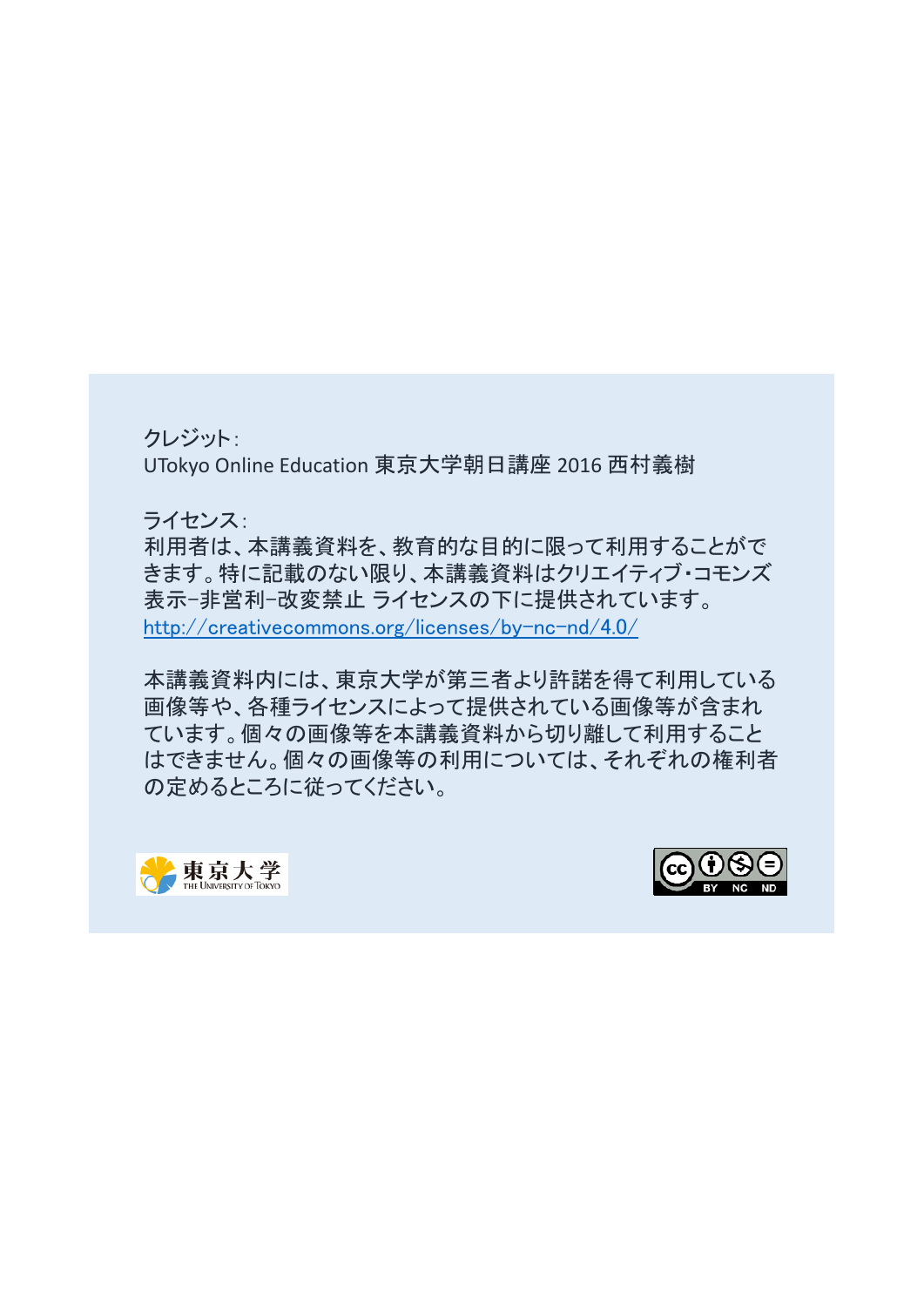12 月 9 日(金)

## "文法"に意味はあるのか?

西村義樹(人文社会系研究科 言語学研究室)

- 1. はじめに:「意味はあるのか?」の2つの意味
- (1) 言語(母語または外国語)を習得する(適切に使えるようになる)ために「文法」 を身につけることに意味はあるのか?
- (2) 「文法」の知識の単位に(語彙と同じく)それぞれ意味はあるのか?
- 2. 生成文法(generative grammar)と認知言語学(cognitive linguistics)における「文 法 (grammar) |

共通の目標:言語の知識(knowledge of language)の解明

暗示的知識 (implicit knowledge) を明示的 (explicit)に 言語の知識と他の知識や能力との関係および文法と意味との関係が争点 獲得と起源・進化も視野に:コミュニケーションの位置づけが争点

語彙(lexicon)と文法(grammar):

語彙項目(lexical items ≈ fixed expressions)の集合としての語彙と語彙項 目をいくつか結合して複合的な表現(典型的な文がその代表)を産出し、 またそうした表現を理解することを可能にする仕組み---語彙項目の組み 合わせ方のパターンの集合---としての文法

Grammar is traditionally subdivided into two different but interrelated areas of study—**morphology** and **syntax**. Morphology is the study of how words are formed out of smaller units (called **morphemes**), and so addresses questions such as 'What are the component morphemes of a word like *antidisestablismentarianism*, and what is the nature of the morphological operations by which they are combined together to form the overall word?' Syntax is the study of the way in which phrases and sentences are structured out of words,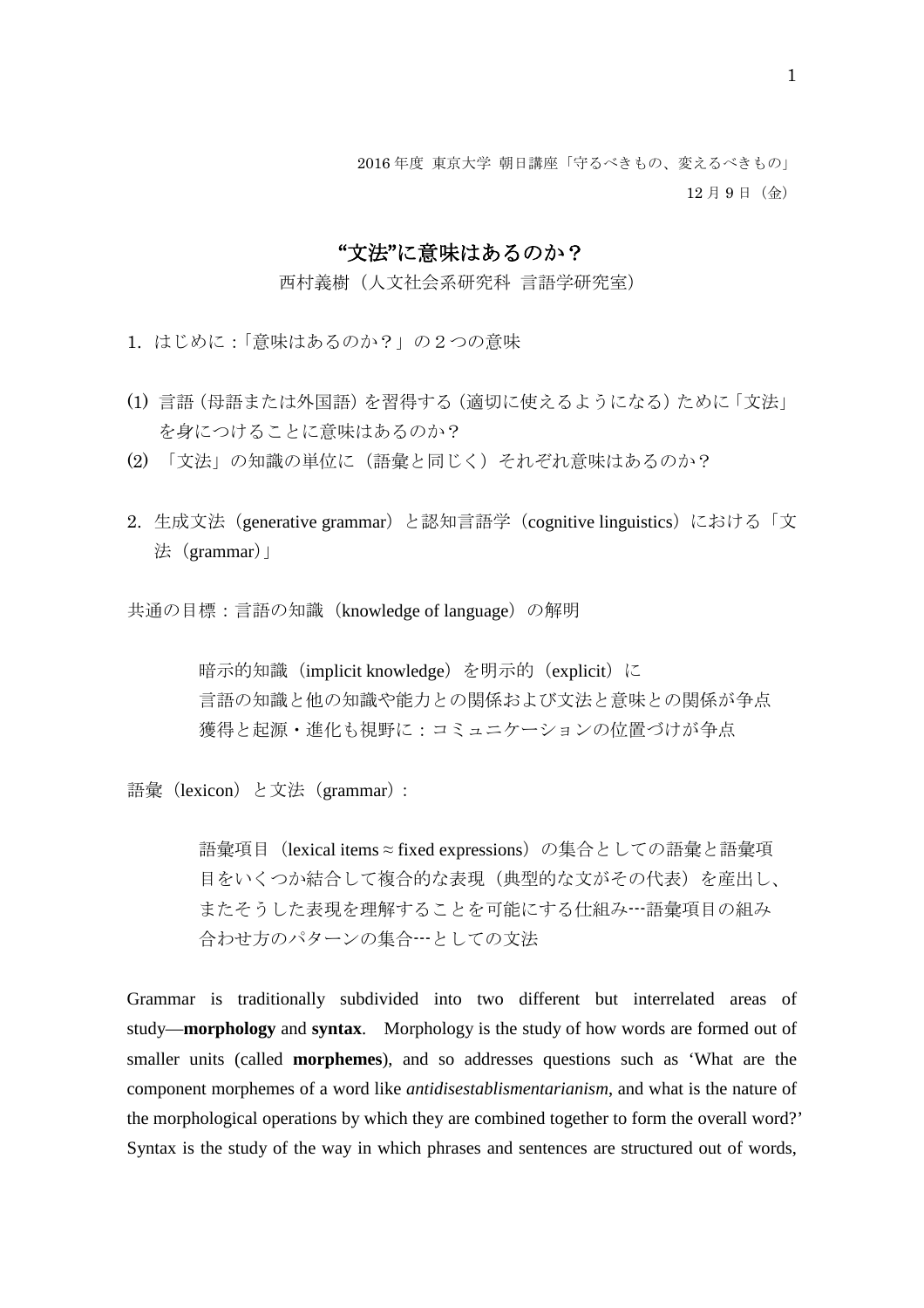and so addresses questions like 'What is the structure of a sentence like *What's the president doing?* and what is the nature of the grammatical operations by which its component words are combined together to form the overall sentence structure? (Radford 2004: 1)

It is not the case that every possible meaning that can be expressed is correlated with a unique, unanalyzable gesture, be it oral or manual. Rather, each language has a stock of meaning-bearing elements and different ways of combining them to express different meanings, and these ways of combining them are themselves meaningful. The two English sentences *Chris gave the notebook to Dana* and *Dana gave the notebook to Chris* contain exactly the same meaning-bearing elements, i.e. words, but they have different meanings because the words are combined differently in them. These different combinations fall into the realm of syntax; the two sentences differ not in terms of the words in them but rather in terms of their syntax. (Van Valin 2001: 1)

3. 対立する文法観

3.1. 意味から自律した文法(autonomous syntax)

Syntax is independent from semantics and phonology, in the sense that syntactic units, categories, functions are not identifiable in semantic or phonological terms. (Huddleston 1976: 33)

It seems to me fair to conclude that although there are, no doubt, systematic form-meaning connections, nevertheless the theory of formal grammar has an internal integrity and has its distinct structures and properties ... It seems to me reasonable to adopt the working hypothesis that the structures of formal grammar are generated independently, and that these structures are associated with semantic interpretations by principles and rules of a broader semiotic theory. (Chomsky 1977: 56-57)

Meaning is a notoriously difficult notion to pin down. If it can be shown that meaning and related notions do play a central role in linguistic analysis, then its results and conclusions become subject to all of the doubts and obscurities that plague the study of meaning, and a serious blow is struck at the foundations of linguistic theory. (Chomsky 1955: 141)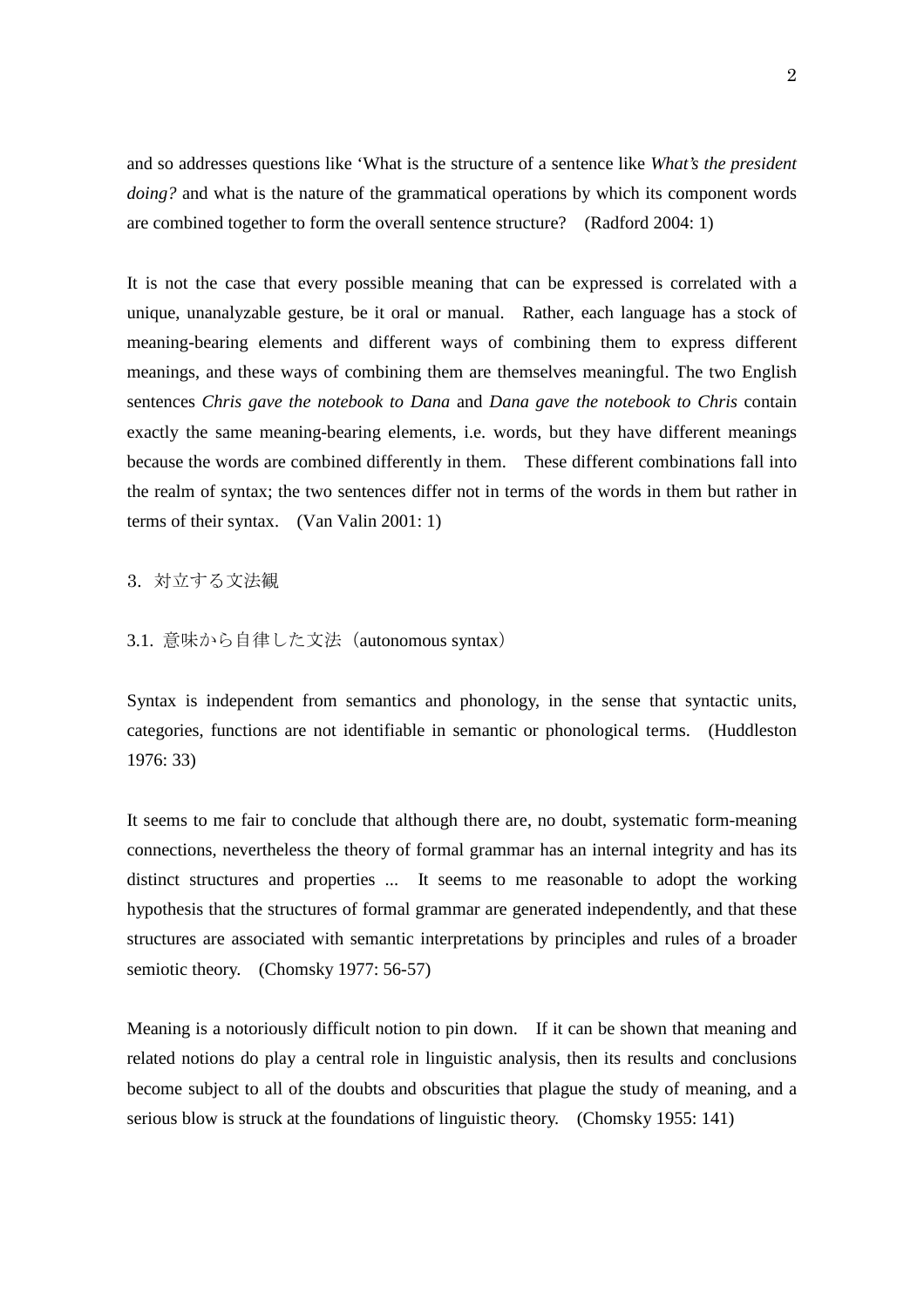3.2. 記号体系の一環としての文法(symbolic grammar)

Grammar is inherently symbolic; only units with both semantic and phonological import are required for its proper characterization. (Langacker 1991: 516)

Meaning is what language is all about; the analyst who ignores it to concentrate solely on matters of form severely impoverishes the natural and necessary subject matter of the discipline and ultimately distorts the character of the phenomena described. But it is not enough to agree that meaning is important if this results, say, merely in positing a separate semantic "component," treating grammar separately as an autonomous entity. I contend that grammar itself, i.e. patterns for grouping morphemes into progressively larger configurations, is inherently symbolic and hence meaningful. Thus it makes no more sense to posit separate grammatical and semantic components than it does to divide a dictionary into two components, one listing lexical forms and the other listing lexical meanings. Grammar is simply the structuring and symbolization of semantic content; for a linguistic theory to be regarded as natural and illuminating, it must handle meaning organically rather than prosthetically. (Langacker 1987: 12)

I will argue … that **grammar is meaningful**. This is so in two respects. For one thing, the elements of grammar—like vocabulary items—have meanings in their own right. Additionally, grammar allows us to construct and symbolize the more elaborate meanings of complex expressions (like phrases, clauses, and sentences). It is thus an essential aspect of the conceptual apparatus through which we apprehend and engage the world. And instead of being a distinct and self-contained cognitive system, grammar is not only an integral part of cognition but also a key to understanding it. (Langacker 2008: 3-4)

4. 捉え方(construal)の重要性

[T]he meaning of an expression is not determined in any unique or mechanical way from the nature of the objective situation it describes. The same situation can be described by a variety of semantically distinct expressions that embody different ways of construing or structuring it. Our ability to impose alternate structurings on a conceived phenomenon is fundamental to lexical and grammatical variability. (Langacker 1987: 107)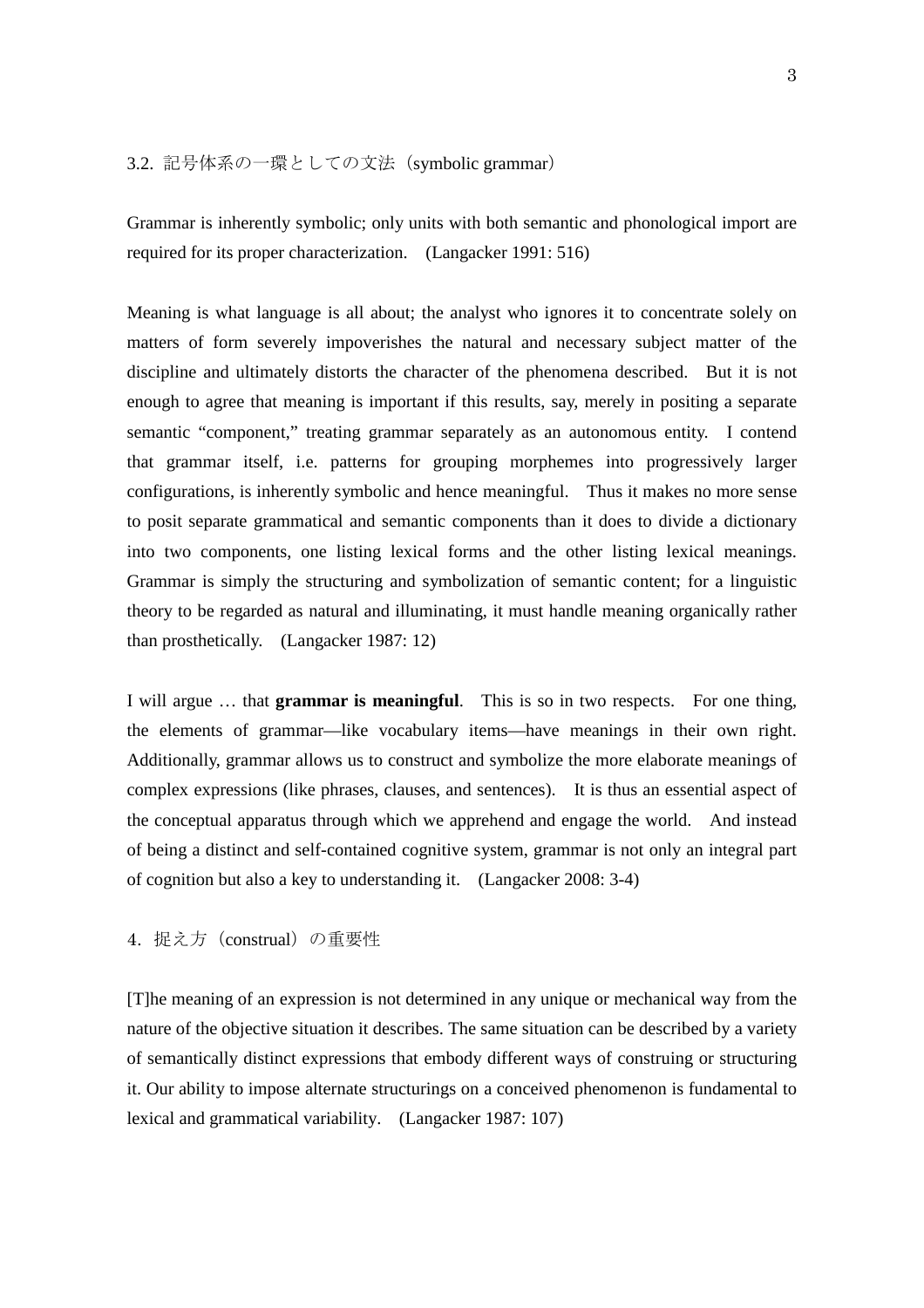Grammar (like lexicon) embodies conventional **imagery**. By this I mean that it structures a scene in a particular way for purposes of linguistic expression, emphasizing certain facets of it at the expense of others, viewing it from a certain perspective, or construing it in terms of a certain metaphor. Two roughly synonymous sentences with the same content words but different grammatical structures—including, in particular, sentences generally analyzed as being transformationally related—are claimed instead to be semantically distinct by virtue of their different grammatical organization per se.

Consider the rule of Dative Shift, which supposedly derives sentences like (13)(b) from under lying structures like (13)(a).

## (13) (a) *He sent a letter to Susan.*

(b) *He sent Susan a letter.*

These sentences have the same truth value and can be used interchangeably to describe the same event, but I suggest that they nevertheless differ semantically  $\ldots$  Because (13)(a) employs the preposition *to*, it emphasizes the path traversed by the letter with Susan as goal. By contrast, (13) (b) emphasizes the resulting state in which Susan possesses the letter; I will assume that this possessive relationship is symbolized by the juxtaposition and linear order of *Susan* and *a letter*. I do not claim that the notion of a path is lacking in (13)(b), or the notion of possession in (13)(a): both are present to some degree in each sentence. Instead I claim that the relative **salience** of these notions differs in the two examples owing to their respective symbolization by *to* and by the juxtaposition of nominals. The differences in grammatical structure therefore highlight one facet of the conceived situation at the expense of another; I will say that the two sentences present the scene through different **images** ... (Langacker 1987: 39)

## 5. 語彙と文法の連続性:用法基盤モデル

All linguistic units are abstracted from usage events, i.e. actual occurrences of language use in their full phonetic detail and contextual understanding. This comes about by reinforcement of recurring commonalities, properties or configurations of properties shared by a number of usage events and apparent at a certain level of schematicity. Specific details which do not recur in this fashion fail to be reinforced and therefore "filtered out" as units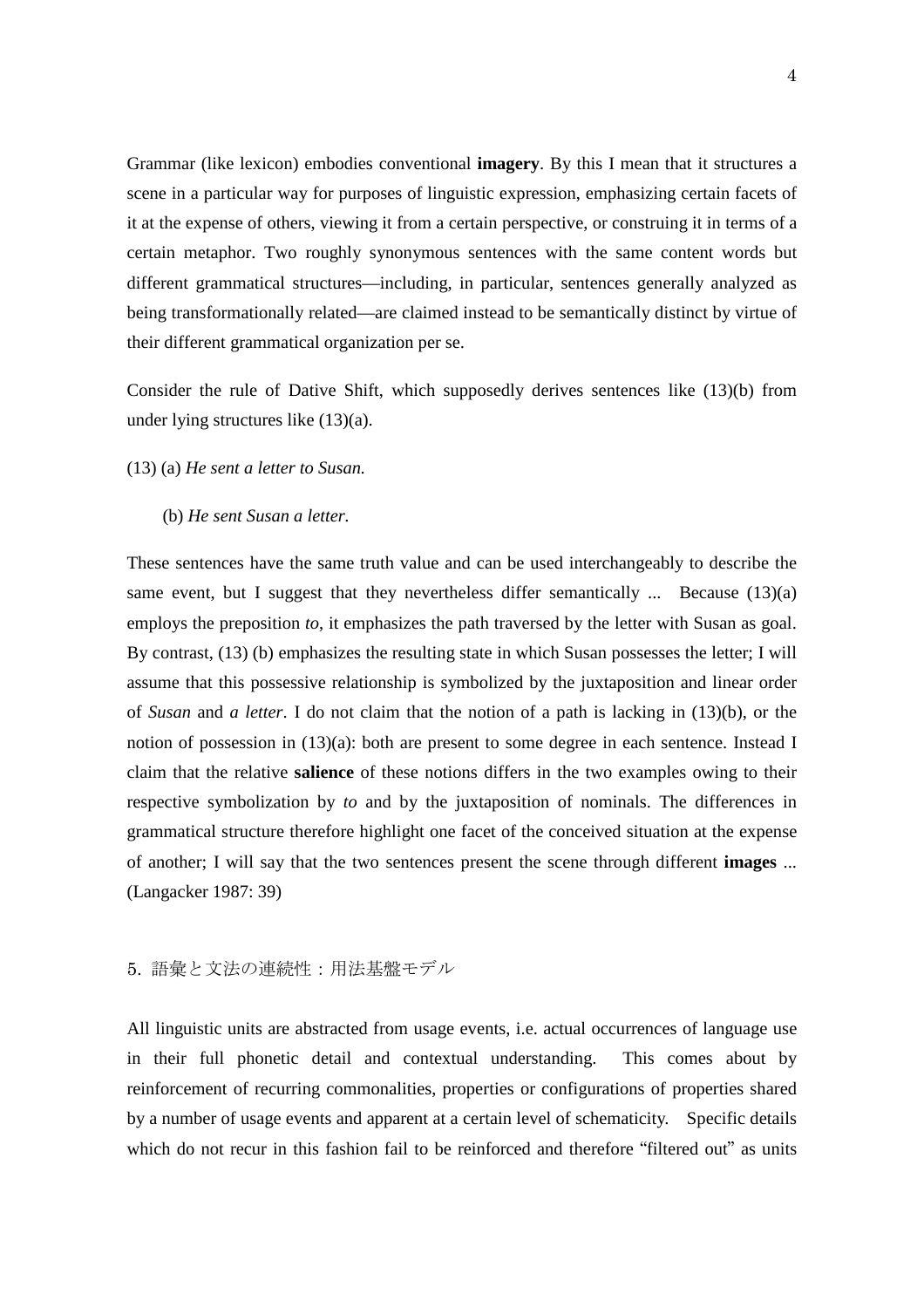emerge in usage. Depending on factors such as type and token frequency, abstraction can be carried to any degree supported by the data. More schematic units may therefore coexist with more specific units in which they are immanent, resulting in schematic hierarchies. Depending on what recurs and what is filtered out, schematization proceeds in different directions, each pertaining to a particular facet of the organization of instantiating structures. Because the same structure is often categorized in multiple ways, schematic hierarchies intersect. (Langacker 2005: 144-145)



(Langacker 2005: 145, Fig.16)

The question of whether a verb which regularly occurs in a particular construction has a meaning appropriate for that construction tacitly presupposes that lexemes have meanings independently of the constructions in which they occur, and conversely, that constructions exist independently of the elements that occur in them. I believe this is the wrong way to look at things. In a usage-based perspective, both lexical items and constructions represent abstractions from expressions in which they are immanent and indissociable, as suggested by diagrams like [the figure above]. In some cases the abstraction may be carried far enough that a construction with no specific lexical content, or a lexeme divorced from any particular structural frame, achieves some cognitive status. To the extent that this happens, the constructional schema or the lexical unit is nonetheless connected to (and immanent in) the more specific assemblies from which it emerges. When a lexeme's occurrence in a particular construction constitutes a conventional linguistic unit, it is therefore pointless to ask whether it "has" the appropriate meaning. How could it not? (Langacker 2005: 154)